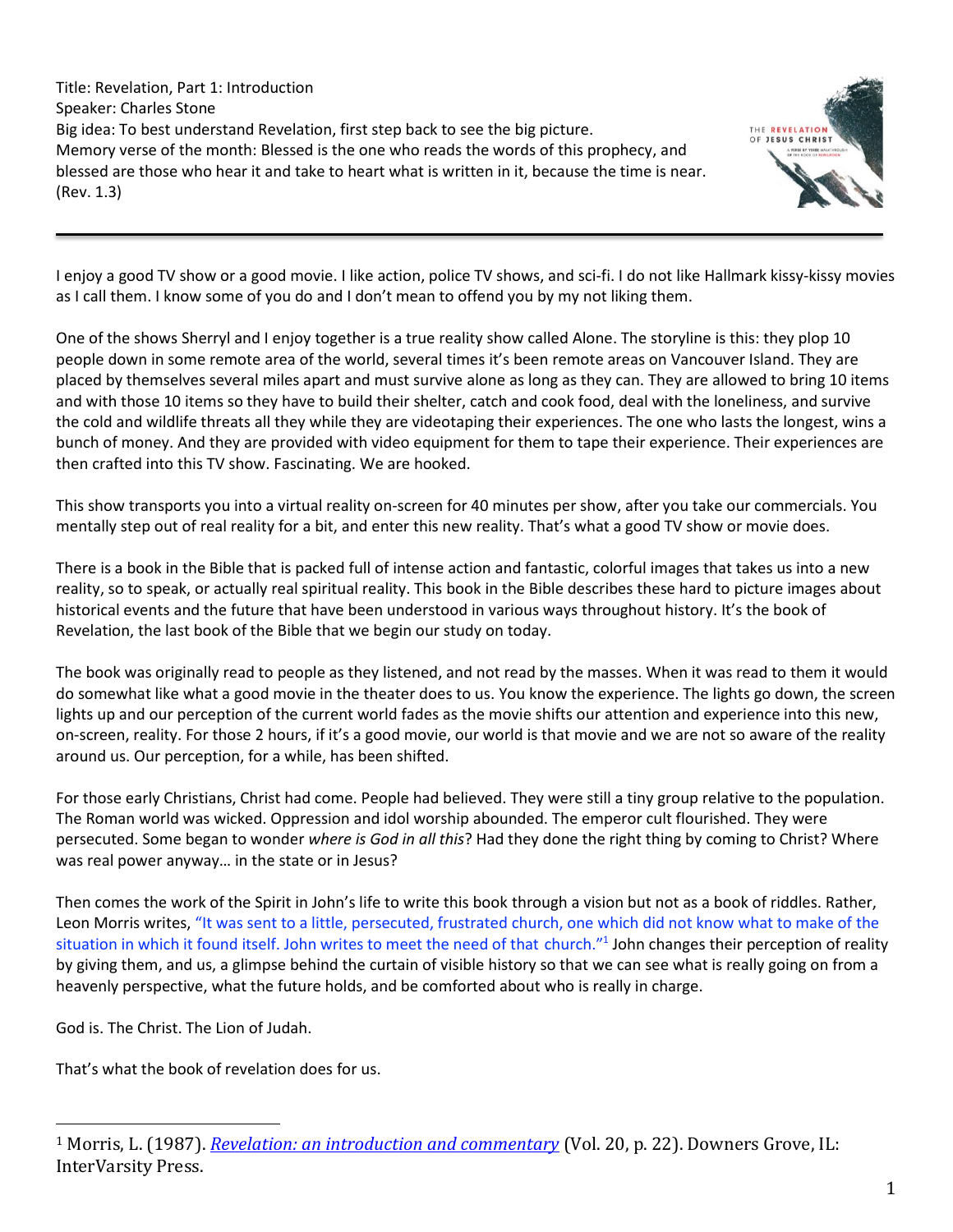Yet, it is one of the most mysterious, confusing, and controversial books in all the Bible. Christians throughout the ages have used it to predict the exact date of Jesus' second coming or the end of the world. After those dates passed without His return or the end of the world, it required those who made the original prediction to revise their predictions.

To be candid, I have never taught a full series of messages on Revelation. Partly out of fear that I might offend some if I present a different view from theirs …partly out of concern for the extra time it would take to prepare messages on the book…partly out of my concern that some people I've known in the past have fixated on Revelation the end times, and by bringing such a series I didn't want to feed unhealthy fixations…and partly out of the difficulty in understanding it.

But I am setting those fears aside and today we begin this series of messages on this difficult book.

## Why now you may wonder?

Recent world events and rapid cultural changes have prompted me. With the escalation of racial violence in the US prior to the election (and even now), the deepening oppression and control of people by the communist government in China, the covid crisis and the possibility of government overreach into our lives unrelated to covid, the fall of many big name Christian celebrities, the cancel culture movement on fire in the US which shames and punishes those with Biblical counter-cultural opinions, and the growing restrictions by big Tech on freedom of speech, I believe that a real prospect of persecution of Christians in Canada and the US looms greater now than at any other time in my life. Christianity will face cultural headwinds it has never faced before in the west.

You see Revelation challenges Christ followers to not compromise but to stand strong against the headwinds of culture contrary to a Christian worldview.

Those are the reasons I'm bringing this series now.

And, assuming God gives me the energy over the next 3-4 years to do the full time role as lead pastor at WP, I want to give myself to building up the body of Christ here so that you will be able to stand strong against those headwinds and as Paul says in Eph 6, after you have done everything, to stand. So, discipleship, without losing our evangelism and outreach edge, will be a primary focus the next few years.

## So here's today's big idea

Big idea: To best understand Revelation, first step back to see the big picture.

Today I want to give you the big picture or the bird's eye look at the book, the step back look. This high level look will include 4 components.

- 1. I will explain the common approaches that have been used to interpret Revelation.
- 2. I will suggest some wise principles to keep in mind as your read, study, and understand it for yourself.
- 3. I will give some steps you can take to get the most out of this series.
- 4. I will bring us up to the "starting line" with 4 questions to ponder this week and an assignment.

#### That's what we'll do today.

#### The overall theme of Revelation:

- 1. The victory of Christ and His church.
- 2. Things are not always as they seem.

John the Apostle wrote Revelation around 90-95 AD during Emperor Domitian's reign. He regarded himself as a god and you proved your loyalty to him by worshipping him. If you didn't, which many Christians didn't, you were excluded from certain jobs or socially ostracized or imprisoned and some were even killed for their faith.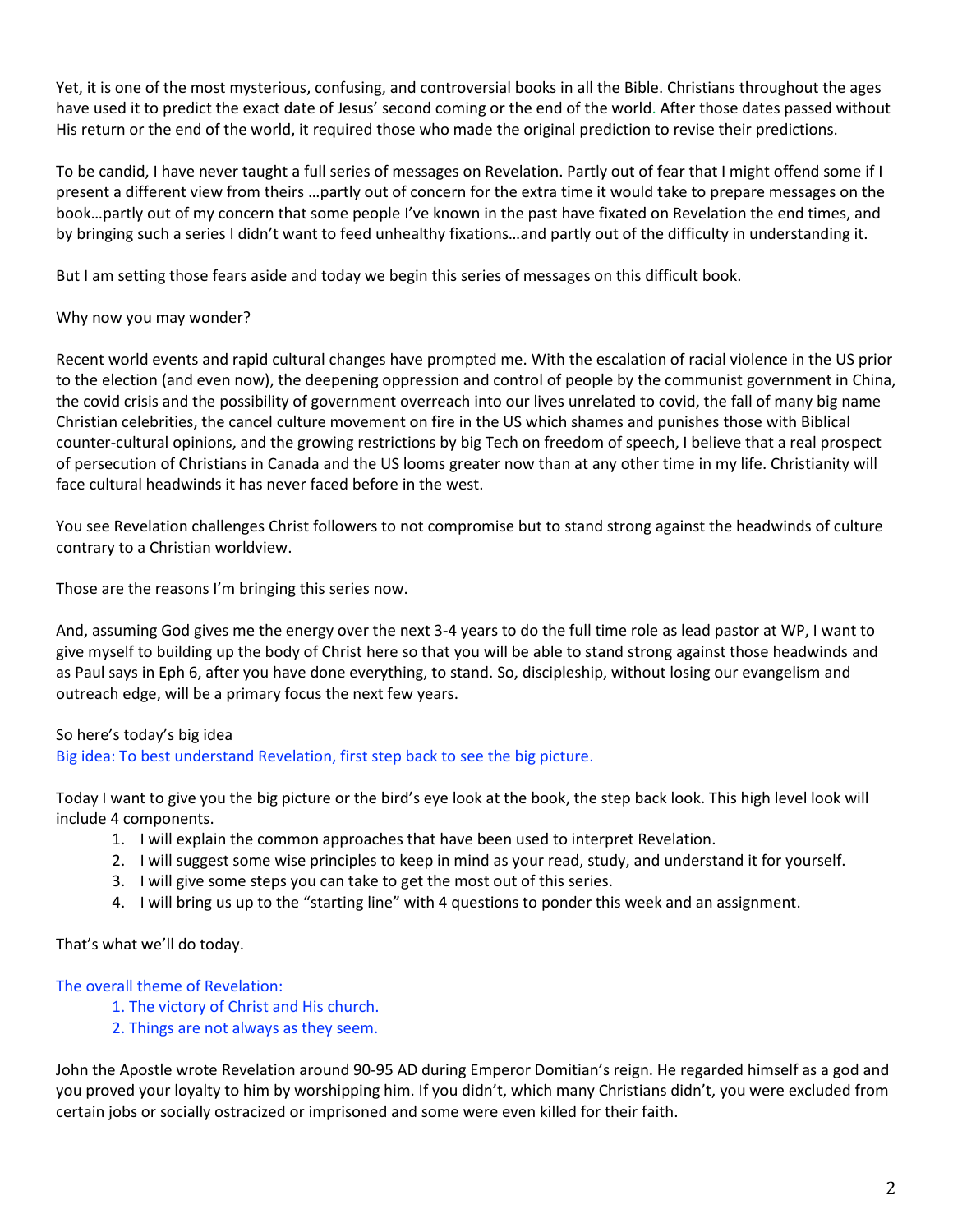Revelation is fundamentally God's revealing through visions a glimpse of His past, present, and future work in redemptive history and "how the nature and operation of heaven, [the spiritual realm] relates to this."<sup>2</sup> God reveals these visions to the Apostle John who in turn communicates them to seven churches in Asia through this circular letter, a letter meant to be circulated among several churches. Although most current scholars believe that the Apostle John authored the book, a few believe it could be another person named John.

## The book combines parts of three different kinds of writing

- 1. apocalyptic (deals with end times),
- 2. prophecy, (deals with future things)
- 3. and letter or epistle.

An apocalyptic writing would be an in intensification of prophecy. A letter carried a pastoral focus to challenge believers to walk with God. Revelation includes all three of these kinds.

So, Revelation is both foretelling the future and forthtelling exhortations to Christians on how to live for Jesus in difficult times.

"It was written in a particular time and place to particular people. But it's also saturated with symbolism and prophecy, which has led to several methods of interpretation. Traditionally, interpreters have approached Revelation in four primary ways."

## **5 Interpretation Approaches**

- Approach 1: Revelation is only a chronological map of church history from Jesus' first to His second coming (Historicist).
- Approach 2: Revelation relates only to what happened to the Christians in the first century (Preterist).
- Approach 3: Revelation primarily gives the chronological events immediately preceding the end of (Futurist, dispensationalism, premillennialism).
- Approach 4: Revelation deals only with spiritual truths (good vs evil) with no reference to time or events (Idealist).
- Approach 5: One that incorporates the strengths of the other views (Eclectic) my approach.

This is the approach I'm taking and this formula illustrates it.

Interpreting revelation =  $1<sup>st</sup>$  century context + insight about the ongoing struggle between good and evil + future events yet to come

Some of you know so much more than I do about Revelation. You may have scores of books you've read and watched many videos on Revelation. It might be helpful to know how I am preparing these messages. I picked 7 highly regarded books and commentaries, almost 1500 pages, that I will be reading as I study and prepare. They reflect several of these views and all are solidly biblical.

I share this because I don't have the bandwidth to read more books or view more videos. But, here's how you can help if you want to recommend a resource to me. If you read a great book or saw a great video on Revelation, write out a 100 word or less summary, about a half page, and send that to me and I will definitely read it. But, to set expectations, I can't add to my study schedule reading more books or watching time intensive videos. I hope you understand. And I think I have a good blend of some of the best resources that represent divergent views.

Let's consider some wise principles to keep in mind as you read and study this book.

<sup>2</sup> Beale, G. K., & Campbell, D. H. (2015). *[Revelation: A Shorter Commentary](https://ref.ly/logosres/rvltnshrtrcmm?ref=Page.p+5&off=2455&ctx=al+history%2c+and+how+~the+nature+and+opera)* (p. 5). Grand Rapids, MI; Cambridge, U.K.: William B. Eerdmans Publishing Company.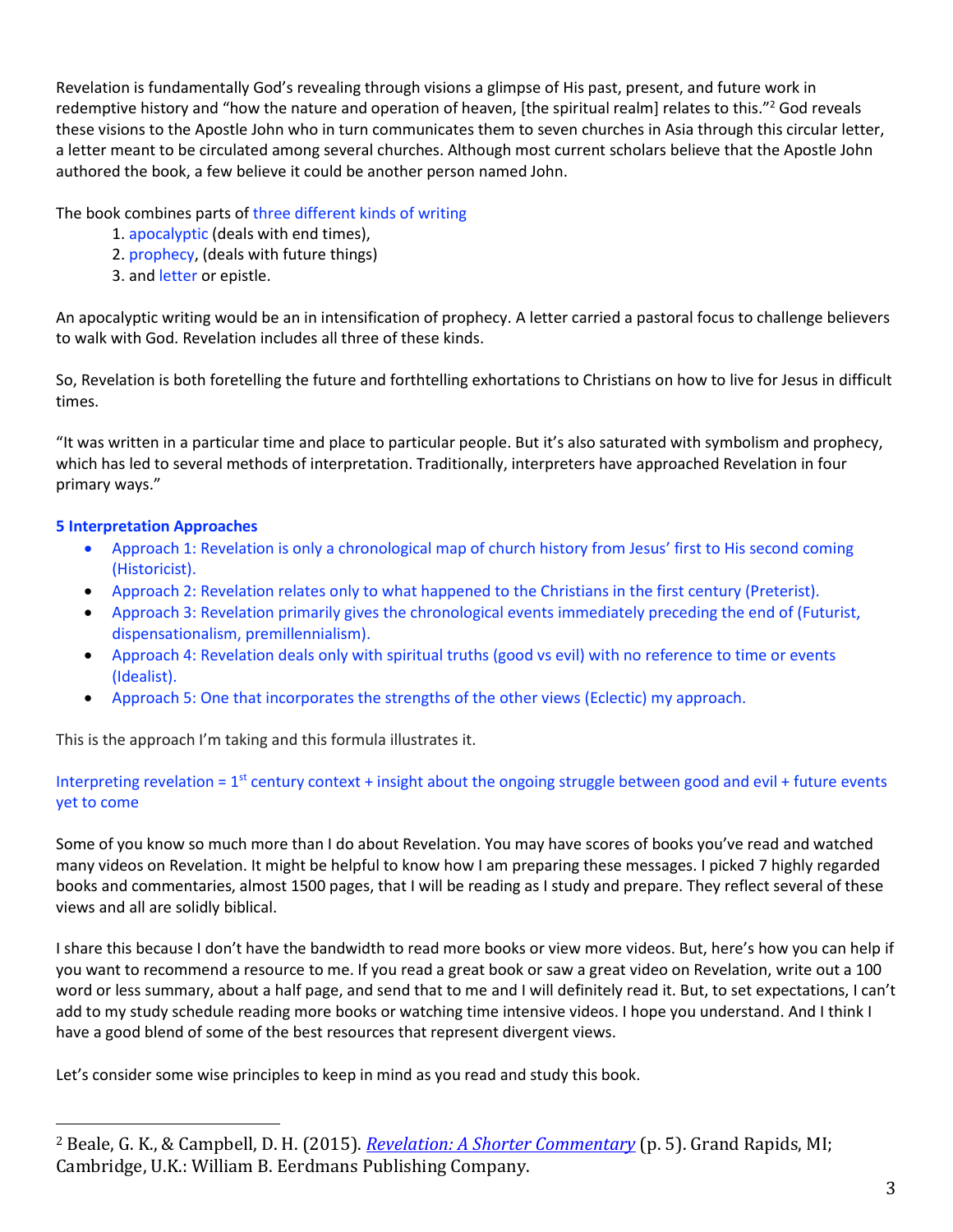## **Wise Principles Wise principle 1. Keep context in mind.**

Imagine 4 concentric circles.

The outer circle represents God's eternal plan for all for the universe from before time began until His plan is complete. So we must see the book of Revelation and its message as set within God's grand story of creation, fall, redemption, and restoration.

The second circle is Scripture. We understand Scripture from Scripture. That is, the Bible informs other parts of the Bible to help us understand what it means. Although there are no direct quotations from the OT, Revelation contains more illusions and references to the OT than all the NT books together, over 500. So Revelation is not just a springboard for looking forward, but one that also looks back.

The third circle is the cultural context of the time in which Revelation was written and when those early Christians faced persecution. I already touched on this.

And finally, the final smaller circle, is what prophetically it may say (prophecy) and there are many differing opinions. Revelation speaks about the future and about the times we currently live in. It is not just a book of history nor a book of prophecy, but a book about living the Christian life well.

Those early Christians didn't know the terms pre-tribulation, Post-trib, or amillennialism (these are all terms associated with interpreting Revelation). It's unwise to try to force fit ideas that came a long time after the Scriptures were written… to supersede the intended message for those early Christians, which is also the message for us, one of hope in persecution and that Jesus ultimately wins. Neither can we use today's news as the key to interpreting Revelation. "If our interpretation doesn't make sense for the original readers, we've probably missed the meaning of the passage." New slide<https://zondervanacademic.com/blog/how-read-revelation>

## **Wise 2. Read with humility.**

Unless you are an expert in the book of Revelation, and I am not, we probably all have a hodgepodge of ideas about what we think it means. Nobody has a corner on everything Revelation has to say. I don't have all the answers. Sometimes I will say, I'm not sure what this means. Some believe it means this and some believe it means that. There are many views held by Godly Christians and good biblical scholars that may differ from our views. I am going to do my best to approach this book with an open mind to learn and grow myself. My conclusions may differ from yours. That doesn't make mine right nor yours wrong.

However, beware of those who propose a Revelation-made-easy approach, those that imply they have all the answers to even the most minute details about the book and claim absolute knowledge. Be wary. You can go online and see these elaborate charts about Revelation that make your head swim.

#### **Wise 3. Avoid forcing meanings.**

This relates to reading with humility. We must not be dogmatic and we must hold loosely our pre-conceptions. It's important to know what I am dogmatic about. I approach Revelation with these pre-conceptions summarized in these 4 statements.

Jesus is coming again. We don't know when. He's coming sooner than later. So we better be ready.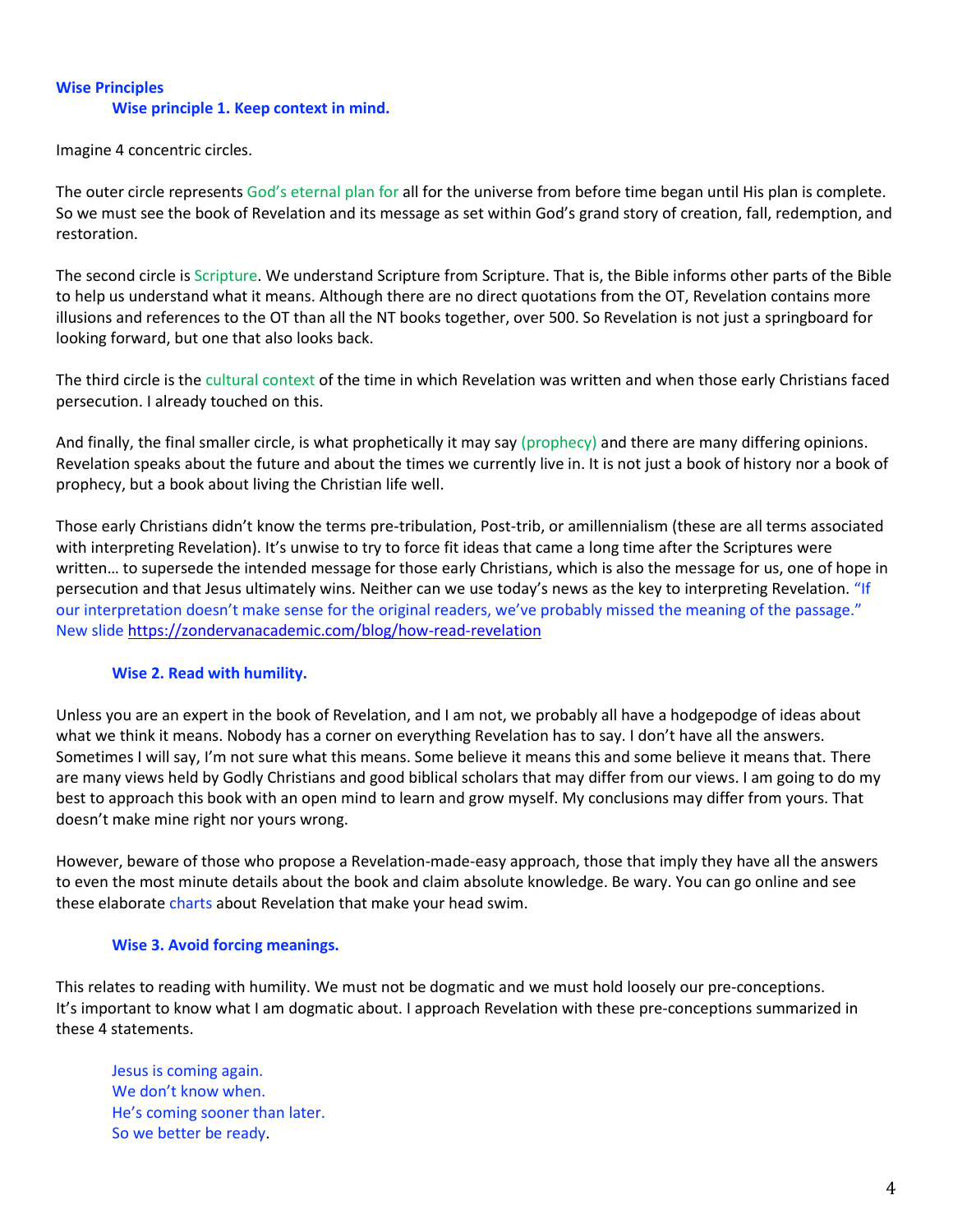We can all agree on these because they are clear first order truths. And on these four I am dogmatic. However, there are second order realities such as chronologies of future events, exact meanings of images, what exactly happens in the end times, does Jesus return before or after what is called the tribulation. Those are second order realities.

Take Revelation seriously, but not always literally. John uses much imagery and symbolism. Yet symbolic language can and does convey literal truth and describe literal historical events. However, if you force literal interpretations on picture language, you can miss John's intending meaning.

One humorous example to illustrate this is in Revelation 17:9. seven hills on which the woman sits. If you took that literally, you would have to conclude one of two things. What would they be? You either have to conclude that John refers to a woman the size of the Jolly Green Giant or conclude that these seven hills are teeny- tiny so that a normal sized woman could sit on them. The persecuted Christians, however, would immediately know that that phrase refers to Rome which was built on 7 hills. So much of the symbolism is rooted in knowledge of the first century.

The general rule for understanding revelation is to interpret symbolically unless the context calls for a literal meaning.

### **Wise 4. Don't major on the minors.**

In other words, don't get lost in the details. As you read a chapter or a section, try to sum up the section with one short statement. Keep the high level view in mind first, like a funnel, before going for the details. The main thing is to make the main thing, the main thing.

Revelation is not just about future things (eschatology), but it's about how to stay faithful to Jesus now when you suffer because of your faith when you face difficulty, and when you live in a world that tempts you to compromise (ethics). It's a book that bolsters our confidence that God is in charge. He is the sovereign God in human history.

It's a book to encourage us that Jesus will return and will restore things to their original intent and bless His faithful followers. It's a book that speaks of what Jesus did for us on the cross, that He is the unique Son of God and is worthy of our worship. The word 'Lamb' is one of Jesus' major titles in the Bible and it occurs 29 times in Revelation. It's a book that speaks to the fact that righteousness will prevail. It's a book about God's deep desire to rescue those far from Him. It's a book that elevates worship of God in Christ.

# **Wise 5. Commit to active learning**.

Take personal ownership to understand Revelation. Over the next 3 years, we are going to emphasize deeper discipleship which means I will challenge you to resist being a passive Christian learner, if you are, and to accept being an active one. I will challenge you and we will help you invest more time, energy, and effort into your personal spiritual growth.

#### Steps to get the most out of this series.

When we studied 1 John, I introduced the retention triangle which represents 3 ways you can retain more of the truth in this series and thus, get the most out of it.

## Read Record Reflect

Read means to read from the beginning of Revelation up through the upcoming passage each week. We'll be in this series through October. If you read 5 days a week you will become an expert on what Revelation is all about and the Holy Spirit will drive truth deeper into your heart. As we get further into the book, you'll need to read in sections. Take10 minutes a day. We also have something I've given you before called the RIPE Reading Guide which is an ancient way to read and reflect over God's word. You can download it from our website.